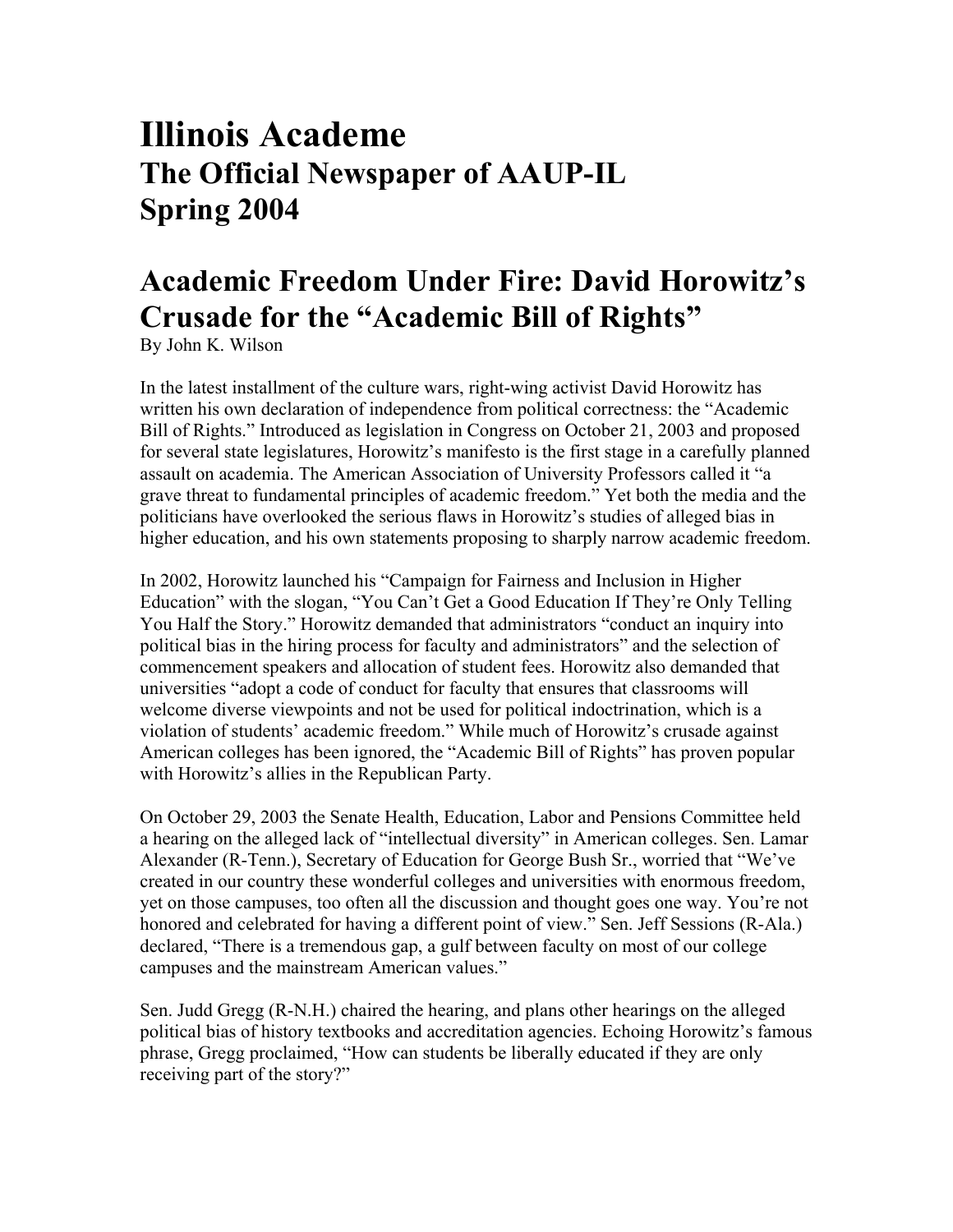Arguing that college survey courses are being "squeezed out for trendy pet courses," Gregg wants to dictate curricula. Earlier in 2003, Gregg introduced the Higher Education for Freedom Act (S.1515), which orders the Senate to "establish and strengthen postsecondary programs and courses in the subjects of traditional American history, free institutions, and Western civilization."

Horowitz has made even greater inroads in the House of Representatives. At an October 21, 2003 press conference, Horowitz's employees and student supporters stood with Republican leaders in Congress to introduce the "Academic Bill of Rights" as legislation. The bill, copied word-for-word from Horowitz's text, proclaims "the sense of the Congress that American colleges and universities should adopt an Academic Bill of Rights to secure the intellectual independence of faculty members and students and to protect the principle of intellectual diversity."

In June 2003, according to The Hill, Horowitz met with Kingston, vice chairman of the House Republican Conference, and House Majority Leader Tom DeLay (R-Tex.), and Kingston began drafting the bill. Horowitz also met with Majority Whip (and former college president) Roy Blunt (R-Mo.). Kingston's bill has at least 19 co-sponsors so far, and with the powerful support of DeLay (the man who once blamed school shootings on the teaching of evolution) and the lack of Democratic opposition, it has a strong chance to be passed by Congress.

#### The Biased Research Behind the Academic Bill of Rights

Horowitz's "Academic Bill of Rights" is based upon a series of deeply flawed studies cited by him and his supporters. According to Rep. Jack Kingston (R-Ga.), the head of the House Republican Conference and chief sponsor of Horowitz's bill, "At almost every American university, conservative professors are drastically outnumbered. And the number of liberal guest speakers outnumbers the number of conservative guest speakers by a margin greater than 10-1, limiting the opportunities for conservatives or anyone else who does not sing from the same liberal songbook."

In fact, no one has ever done a study of the ideological views of guest speakers at any American college, but the "10-1 margin" is an almost mystical number to Horowitz and his supporters. Left-wing commencement speakers supposedly outnumber conservatives at elite colleges by a "10-1" margin according to Horowitz (counting as left-wingers Ted Koppel, Jim Lehrer, Cokie Roberts, Bob Woodward, Thomas Friedman, Judy Woodruff, Dan Rather, Tom Brokaw, Peter Jennings, Claire Shipman, Charlie Rose, Keith Obermann, Scott Turow, David McCullough, Stephen Carter, Kofi Annan, Doris Goodwin, Steven Bochco, Henry Winkler, Steve Wozniak, and former Republican governor Lowell Weicker). Horowitz also routinely (and falsely) asserts that Democratic college professors outnumber Republicans by this "10-1" margin.

Kingston's press release makes the claim that "some of America's finest institutions of higher learning have no conservatives on staff," a whopper of a tale that even Horowitz has never asserted. According to Rep. Kingston, "Most students probably graduate without ever having a class taught by a professor with a conservative viewpoint."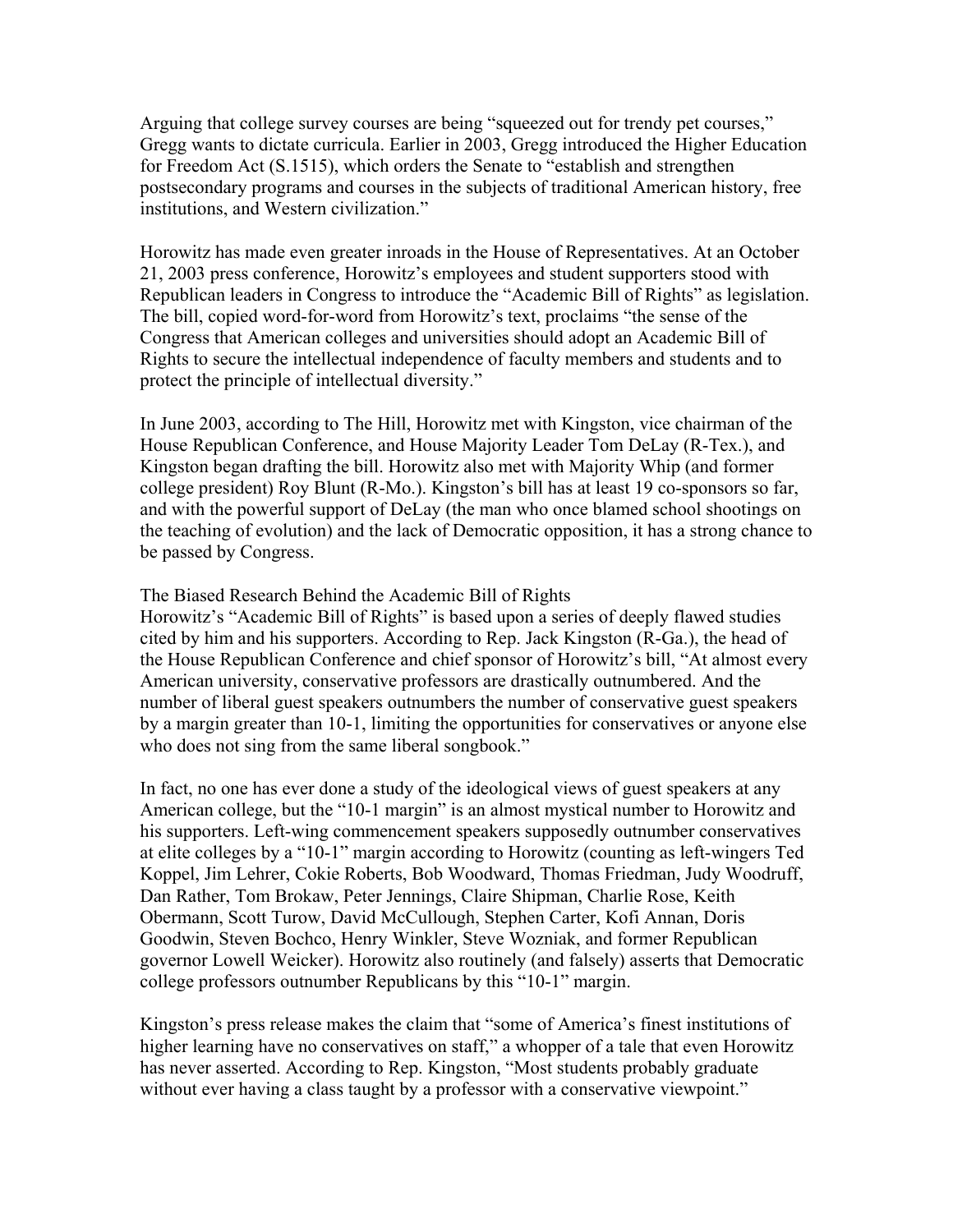Co-sponsor Rep. Walter B. Jones (R-N.C.) issued a press release that declared, "Statistics have shown that while campus funds are available for distribution to all on-campus organizations, funding is doled out to organizations with leftist agendas by a ratio of 50:1. Such biased financing results in a deluge of liberal speakers being invited to step up to their soapboxes far more often than those with a conservative bent." This claim, like others made by Horowitz, is utterly false (Horowitz doesn't even have a badly-designed study to support it, it's simply his guess). There has been no accurate study of funding for campus speakers, and the notion that groups with "leftist agendas" receive 50 times as much funding as anyone else is nonsense. Repeating the mantra of David Horowitz, Rep. Jones declared, "This legislation is needed because you cannot get a good education only hearing one side of the story."

Horowitz's false statistics about academia are repeated over and over again in the media. The Wall Street Journal (9/19/03) declared in an editorial about his ideas, "Democrats outnumber Republicans by a 10-to-1 margin in a recent study of political affiliation at 32 leading American universities." A Chronicle of Higher Education report (2/13/04) claimed that Horowitz "has conducted studies finding that at 32 universities he deemed 'elite,' Democratic professors and administrators outnumbered Republican colleagues by a ratio of more than 10 to 1."

What Horowitz's "studies" examined was a small proportion of faculty at elite colleges, looking only at the voter registration of professors in fields such as Economics, History, English, Philosophy, Political Science and Sociology. Horowitz intentionally selects the departments that he thinks have the most Democrats in order to distort the results, and his website advises students about which departments to investigate in order to provide the most deceptive figures. His researchers found that less than half of faculty in these departments could be identified as registered Democrats, along with a small number of registered Republicans, from which Horowitz creatively reports his deceptive 10-to-1 claims.

Take Harvard University as an example. Horowitz's researchers looked at a couple hundred professors in a handful of departments, and found 77 registered Democrats, 11 registered Republicans, and 127 whose registration couldn't be determined. But consider this: Harvard in the fall of 2002 had 1,997 faculty (plus 428 medical faculty). The 77 Democrats identified by Horowitz are less than 4% of the total. Horowitz has no idea about the party affiliation of the 127 faculty who couldn't be identified, and no clue about the 1,780 faculty he never examined (including 208 faculty in Harvard's business school, which is hardly a center of Marxist ideology). Horowitz doesn't know how 95% of faculty at Harvard vote, and because of his biased sample, he has no basis to say anything about them. Horowitz's studies only identify the political affiliation of fewer than half of the faculty in a small number of departments. Faculty who don't bother to register to vote are probably not politically active members of the thought police, so Horowitz's omission of them is a significant bias in his studies.

Horowitz's supporters cannot be completely blamed for wrongly asserting that these surveys cover all faculty, because Horowitz is the source of this falsification. Horowitz's own writings quickly omit all of the necessary qualifications on these studies. Horowitz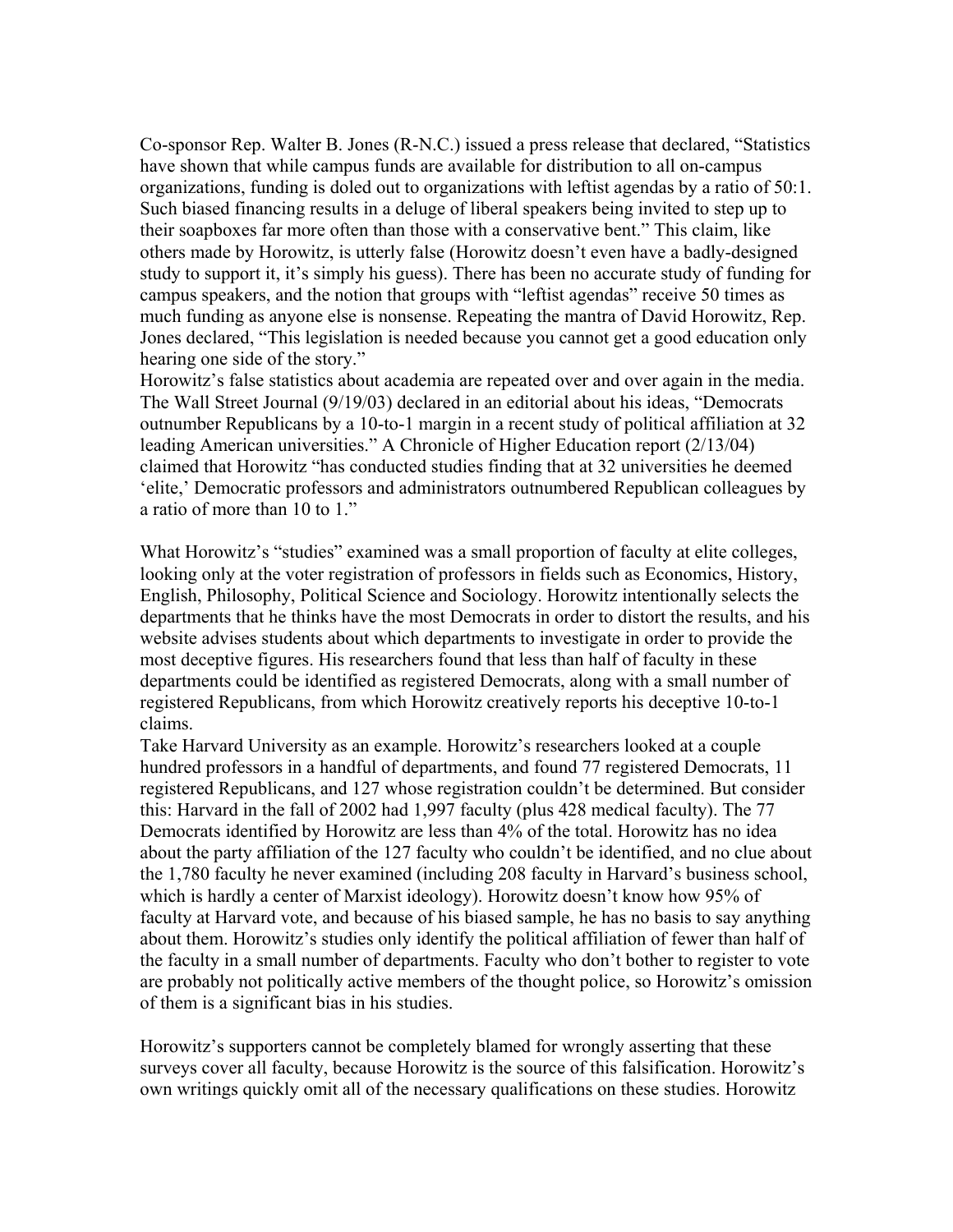wrote on his website (9/3/03) about "a study conducted of 32 elite colleges by our researcher Andrew Jones which found that registered Democrats on these college faculties outnumber Republicans by 10-1." In another article about his studies of selected departments, Horowitz also pretended that he had studied the entire faculty: "Two reports recently released by the Center for the Study of Popular Culture reveal that 93.6% of the faculty at Colorado University (Boulder) and 98% of the faculty at Denver University who registered in political primaries were Democrats, a distribution that clearly suggest a bias in the system of training and hiring academic faculty. A previous report by the Center showed that the average ratio of Democrats to Republicans on 32 elite colleges was 10 to 1 and in some schools was as high as 30-1." Horowitz routinely claims that these highly selective "surveys" are studies of all faculty at a college, even though he has never conducted a scientific survey using basic random sampling techniques at any college.

Of course, it is probably true that Democrats outnumber Republicans among college professors, albeit not nearly to the extent that Horowitz claims. UCLA's Higher Education Research Institute surveyed full-time college faculty and found that in 2001- 02, 5.3% called themselves "far left," 42.3% "liberal," 34.3% "middle of the road," 17.7% "conservative," and 0.3% "far right." It's not an equal balance of ideology, but the fact that 52.3% of college faculty are centrist or conservative suggests serious flaws in Horowitz's claims.

But Horowitz offers no evidence at all of systemic discrimination against Republicans. He doesn't, for example, compare the political affiliations of new Ph.D.s applying for jobs and those hired in a field. Party affiliation and ideology don't always match (Democrat John Silber, president of Boston University, is one of the most conservative academics in the country), and there are many reasons why academics may tend to be Democrats. Most academics, especially at elite universities, live in heavily Democratic urban areas, and in many areas you have to register as a Democrat to have a meaningful vote in local politics. Some professors may be Democrats out of self-interest, because Democrats typically support greater funding for higher education.

But the most obvious reason for any political imbalance in academia is that well-educated Republicans generally are not interested in spending years getting a Ph.D. in order to qualify for a small number of low-paying jobs, a problem that is worse in the humanities and the social sciences where Horowitz claims to see the greatest discrepancies. More funding for higher education, if it led to more tenure-track jobs and better faculty pay, would attract more Republicans into academia and cause more professors to become Republicans as they grew wealthier. But Horowitz's goal is not simply to increase the number of Republicans teaching Shakespeare; Horowitz's explicit aim is to silence and intimidate the "left-wing ideologues" on college campuses.

#### Horowitz's Attack on Academic Freedom

Horowitz's interpretation of what should be banned on college campuses goes far beyond any mainstream concept of academic freedom. In a Sept. 30, 2003 speech in Denver, Horowitz declared that he was appalled to find anti-Bush views expressed on the office doors of some faculty in town. The Denver Post (10/1/03) reported how Horowitz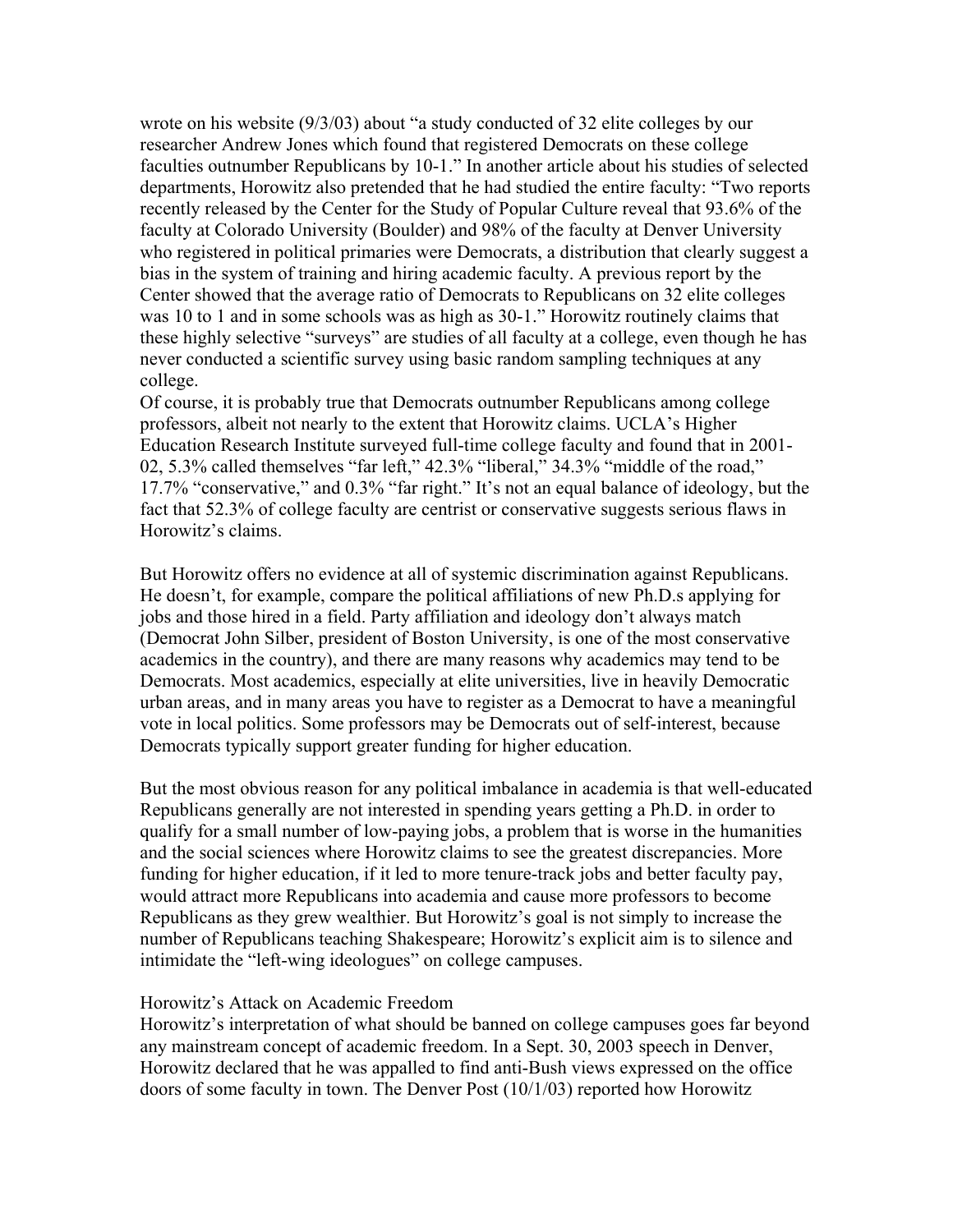explained in a speech that the purpose of the Academic Bill of Rights is to ban professors from expressing their political views in the classrooms or their own offices. According to Horowitz, "There were hostile cartoons aimed at Republicans and conservatives. How does that make conservative students feel? We have arenas in which we can proselytize, but the classroom or the office where students come in for office hours is not one of them. That's what the Academic Bill of Rights is. That's why I drew it up. Faculty should save the world on their own time." Horowitz also denounced Joan Foster, the president of the faculty senate at Metropolitan State College in Denver, for appearing at a rally criticizing him, arguing that it was a "betrayal of her professional role" for her to express her views in public.

If the purpose of the Academic Bill of Rights is to prevent political science faculty from putting political cartoons on their office doors and expressing their views in public, then it represents an unprecedented attack on academic freedom. Even Joe McCarthy might have hesitated before trying to ban cartoons.

In his op-ed for the Rocky Mountain News on Sept. 12, 2003, Horowitz admitted the conservative agenda behind the Academic Bill of Rights he's pushing: "In the course of my visits to college campuses I became aware of problems that led to the drafting of this bill of rights. Among these were overt politicizing of the classroom (for example, onesided faculty 'teach-ins' on the war on terror); faculty harassment of students generally conservatives and Christians, but increasingly Jews; politically selective speakers' programs and faculty hiring practices, which have led to the virtual exclusion of conservatives and Republicans from the university public square." The Academic Bill of Rights is intended to force colleges to provide more conservative voices, and presumably would even ban any teach-ins by faculty that Horowitz might regard as "onesided."

#### Horowitz's History

The "Academic Bill of Rights" is not David Horowitz's first assault on higher education. After growing up in a Communist-influenced home, he was a leading campus radical in the Sixties before becoming disillusioned. Horowitz jumped from the far left to the far right just in time to profit from the Reagan Revolution, and he made a good living denouncing his former radical friends. Horowitz runs the oddly-named Center for the Study of Popular Culture, which he uses to denounce everyone on the left, from Noam Chomsky ("the most treasonous intellect in America") to anti-war protests to academia. In the 1990s, Horowitz ran a right-wing publication called Heterodoxy that led the parade against "political correctness" on campus (Heterodoxy eventually morphed into his current website, www.frontpagemag.com).

But it wasn't until 2001 that Horowitz made a big splash nationally. That's when Horowitz turned his commentary against reparations from slate.com into a full-page advertisement for college newspapers. The ad was typical for Horowitz, declaring that African-Americans benefited from slavery, and wondering: "Where's the gratitude of black America?"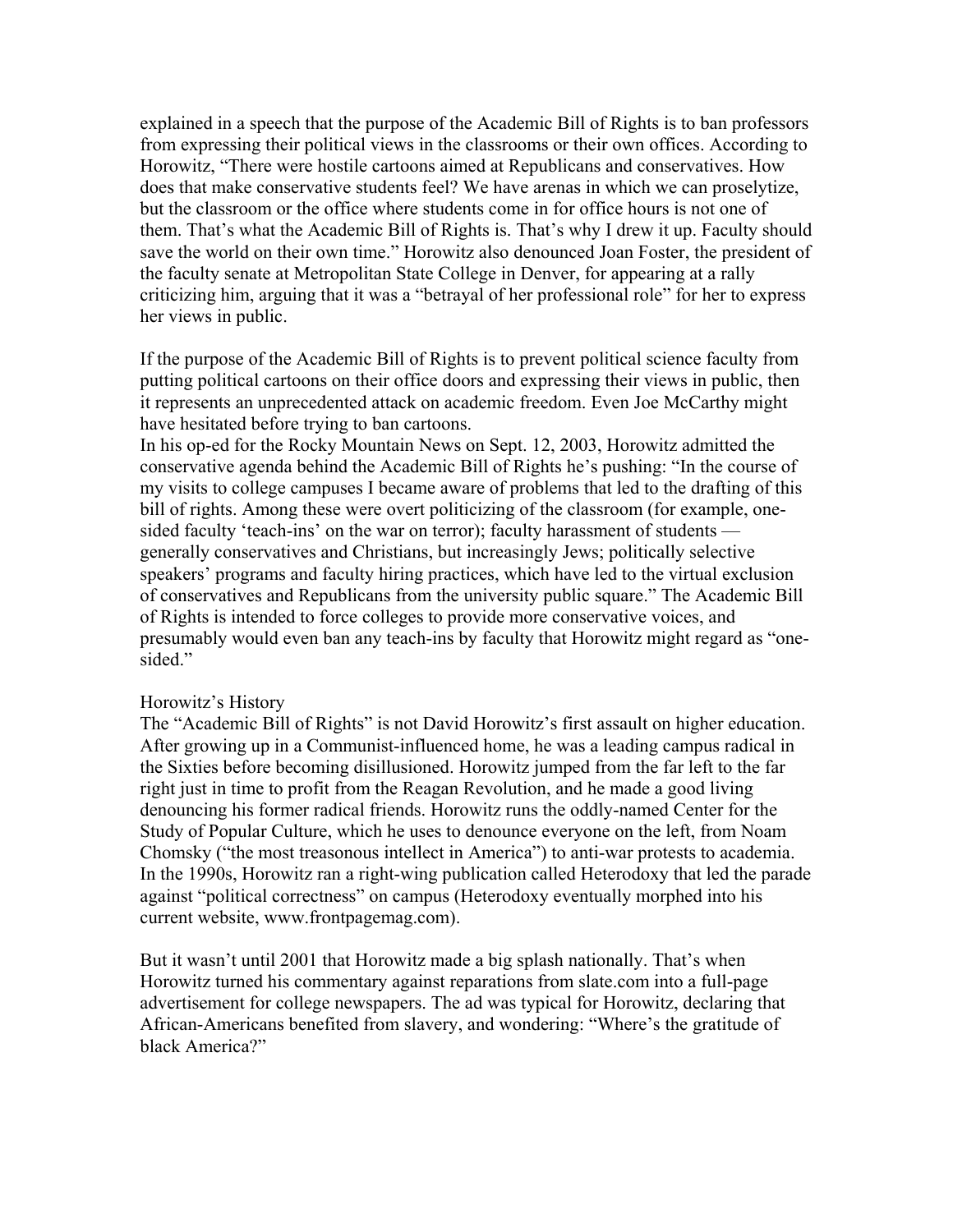Mistakenly thinking that a conference on reparations in Chicago was being held at the University of Chicago, Horowitz ran his ad in the Chicago Maroon, where it was ignored on the conservative campus. But at California State University at Northridge, the student newspaper refused to run the ad, and Horowitz knew he had a winner. Horowitz began placing his ad around the country, denouncing "censorship" whenever it was rejected. When some angry students protested against college papers running Horowitz's ad and a few trashed newspapers, Horowitz was overjoyed at the attention it gave him.

The controversy also exposed Horowitz's hypocrisy. Horowitz threatened public college newspapers with lawsuits if they refused to run the ad. And when the Daily Princetonian ran Horowitz's anti-reparations ad but also wrote an editorial that condemned Horowitz as a publicity hound and promised to donate the money from his ad to the Urban League, Horowitz retaliated: "When I read the editorial, I told my office to put a stop-payment on the check." According to Horowitz, "I was not going to pay for abuse."

Horowitz does not tolerate criticism. In the fall of 2002 at the University of Illinois at Chicago, Horowitz reported in his blog (11/5/02), he came upon a woman with a sign denouncing him as "Racist, Sexist, Anti-Gay." Horowitz wrote: "I didn't regard this as speech so much as a gesture like kicking me in the groin. It seemed extremely perverse of her to be defending her right to slander me to my face. So then and there — in front of her and the university official — I ripped down her sign." Congress is telling the world's leading colleges to take lessons on academic freedom and diversity from someone who destroys signs that criticize him and then brags about it.

#### The Language of Horowitz

Horowitz is a brilliant manipulator of language. In fact, he's written guidebooks for Republican Party activists on the tactics of rhetorical warfare. But his campaign "for" academic freedom may be regarded as his finest use of distortion to serve his political ambitions.

For years, Horowitz has led a crusade against academic freedom, aiming to denounce and undermine academia in America. But now he realizes that the best way to defeat his enemy is to use their words against them. Therefore, Horowitz has appropriated the language of academic freedom, diversity, and affirmative action in his efforts to destroy these things on college campuses.

Horowitz doesn't believe in what he says about diversity and academic freedom and hostile environments. He only finds it politically useful to use the language of free expression to manipulate the debate. As he has admitted, "I have undertaken the task of organizing conservative students myself and urging them to protest a situation that has become intolerable. I encourage them to use the language that the left has deployed so effectively in behalf of its own agendas. Radical professors have created a 'hostile learning environment' for conservative students. There is a lack of 'intellectual diversity' on college faculties and in academic classrooms. The conservative viewpoint is 'underrepresented' in the curriculum and on its reading lists. The university should be an 'inclusive' and intellectually 'diverse' community." Horowitz's rhetoric is a mix of savvy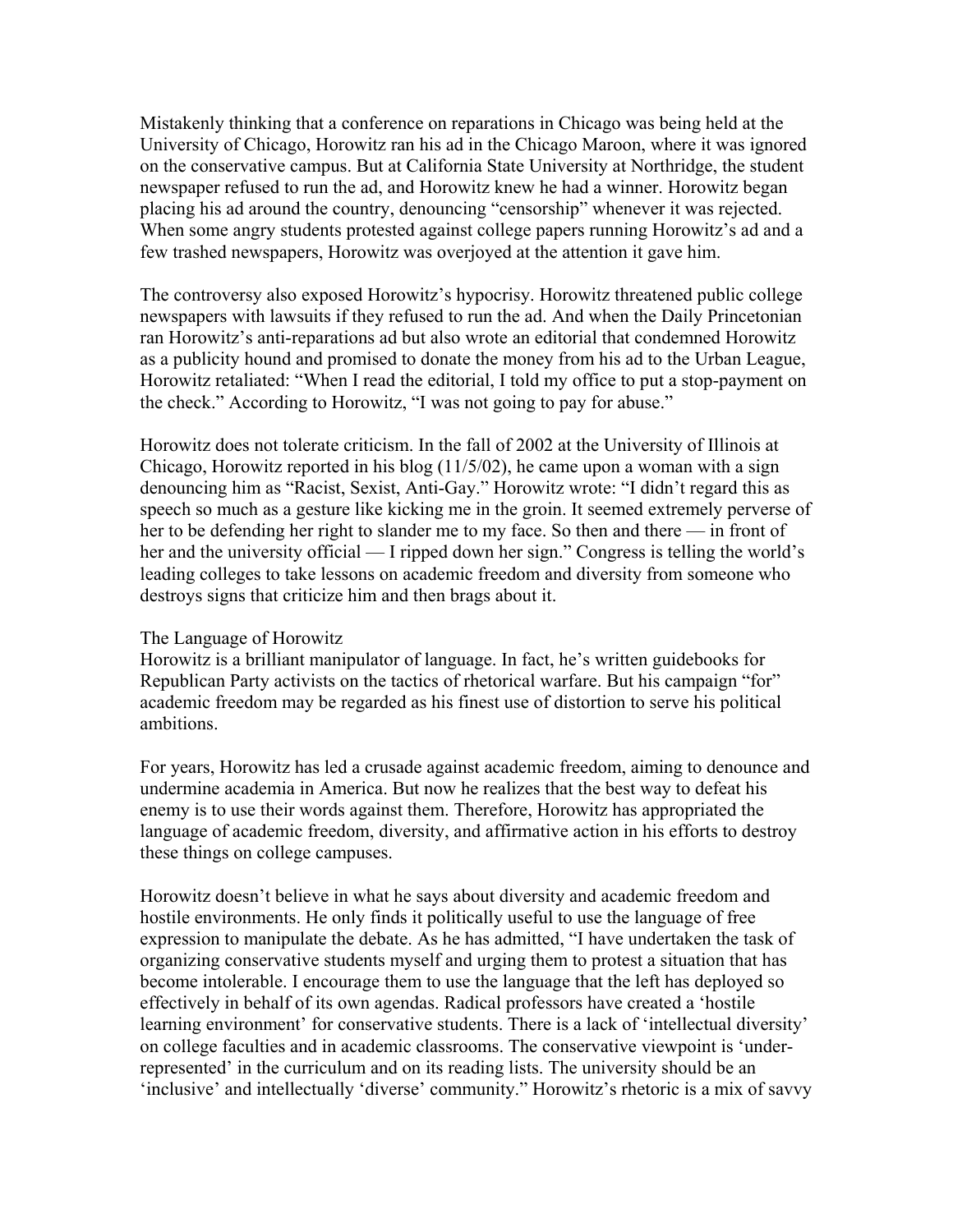manipulation and mockery. He uses "academic freedom" as his rallying cry to undermine academic freedom, and "intellectual diversity" as his justification for silencing diverse ideas he doesn't like.

Horowitz does not believe that higher education should be a place of diverse ideas and dissent. To the contrary, he sees colleges and universities as mere training grounds for the corporate world. According to Horowitz, "the university was not created—and is not funded—to compete with other institutions. It is designed to train employees, citizens and leaders of those institutions, and to endow them with appropriate knowledge and skills." Horowitz has a chilling vision of the university as a servile institution creating good workers who never dissent—a vision that, despite all of his complaints, colleges typically fulfill.

The media have reported on Horowitz's campaign uncritically, as reflected in the headlines of the Atlanta Journal-Constitution (10/22/03), "Bill Seeks Neutral Politics at College," the Hill ("Kingston Backs Academic Diversity Measure"), the Associated Press ("Kingston proposes Bill of Rights for college campuses"), and the Washington Times: "Bill backs academic freedom; Republicans seek intellectual diversity at colleges."

### The Dangers of the Academic Bill of Rights

In all of his defenses of the "Academic Bill of Rights," Horowitz repeatedly claims that critics cannot point to anything objectionable in the language of this Bill of Rights. But Horowitz misses the point: the question of enforcement is critical. An analogy can be made to journalistic ethics. We all want journalists to be truthful and ethical and fair. But we don't want legislators to pass laws that try to prohibit "false, scandalous and malicious writing" (the words of the 1798 Sedition Act, one of the worst laws for civil liberties in American history).

There are many cases where wise ideas make for bad policies when enforced. For example, everyone agrees that campus speakers should provide "a legitimate educational experience or otherwise contribute to the University's mission," but Gonzaga University in Spokane, Washington decided to require that administrators pre-approve campus speeches to make sure they meet these guidelines (after canceling a speech by a Planned Parenthood official and banning the play "The Vagina Monologues" last year). Ethical guides are perfectly appropriate when adopted by professionals and extraordinarily dangerous when imposed by universities or the government as punishable offenses. Although the current language of the Academic Bill of Rights is voluntary, Horowitz and Republican politicians intend to impose more conservatives on higher education. Rep. Kingston told CNSNews.com, "This will cause the colleges and universities to have a self-examination and maybe make some changes. But if they're not willing to do that, we hope that the parents and the taxpayers of America will force it upon them." Horowitz has written on his website, "We are appealing directly to the trustees and state-appointed governing bodies of these institutions as well." He added, "We call on state legislatures in particular to begin these inquiries at the institutions they are responsible for and to enact practical remedies as soon as possible."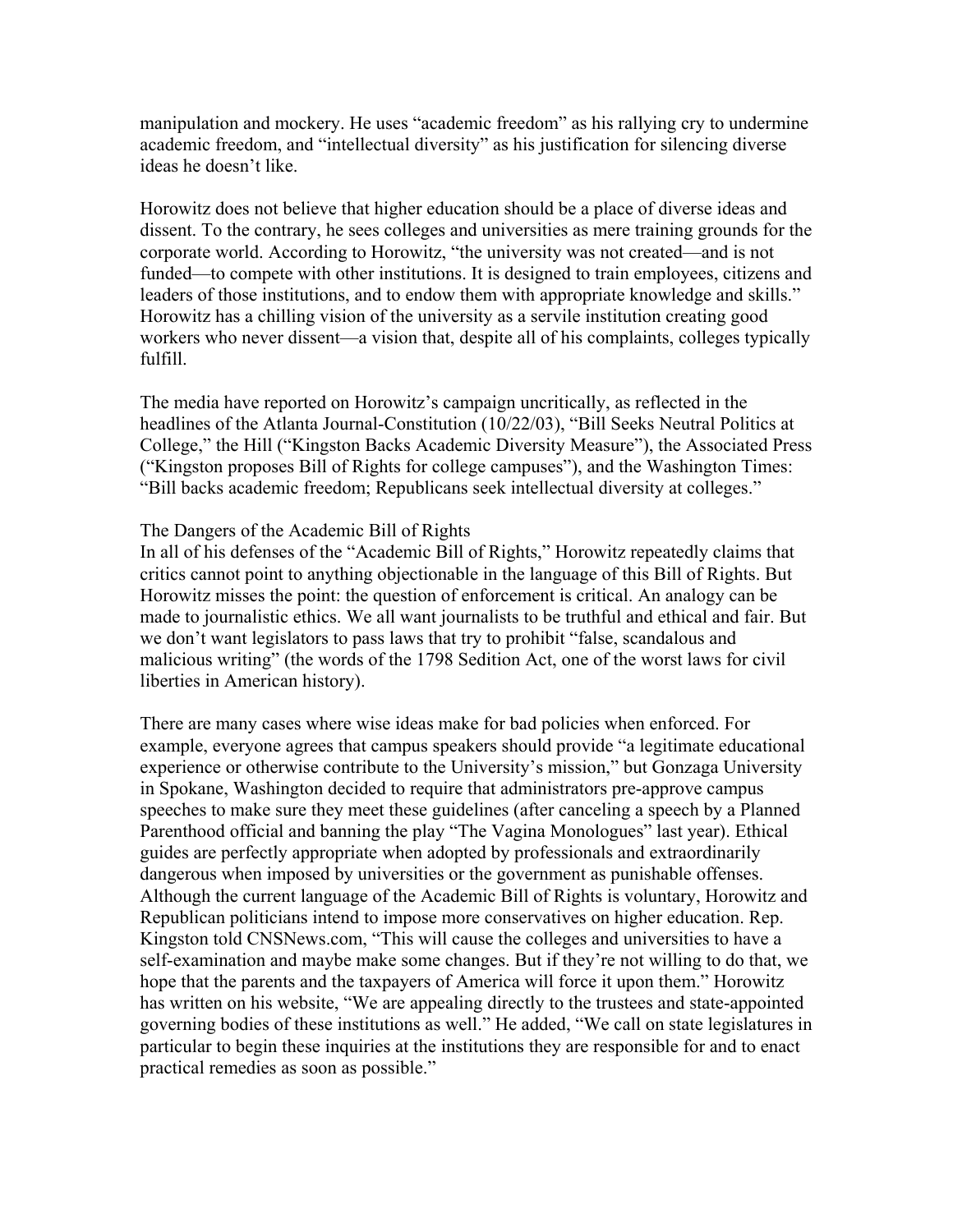Horowitz has repeatedly expressed his belief that universities cannot be reformed from within, and faculty and administrators cannot be trusted: "If there is to be reform, it will have to come from other quarters." His claim that the provisions of the Academic Bill of Rights will be purely voluntary, therefore, cannot be believed. "Unfortunately, we live in a time when we can't trust our professors, all of them," Horowitz has noted. "Only the actions of legislators will begin the necessary process of reform."

Horowitz has also met with college trustees in an effort to have them exert greater control over leftist professors. One supporter of Horowitz's Academic Bill of Rights is Jon Caldara, head of the right-wing think tank Independence Institute, who told the Rocky Mountain News: "Don't blame David Horowitz for this. Blame a bunch of pansy-assed regents who won't stand up and demand ideological diversity on college campuses." Horowitz and his allies hope to pressure these "pansy-assed regents" to infringe upon the academic freedom of faculty, all ostensibly in the name of academic freedom. The Academic Bill of Rights is an attack on higher education disguised as a defense of neutrality and academic freedom. But as Jonathan Knight of the American Association of University Professors noted about Horowitz's bill, "Academic freedom suffers when political figures start to insist that they must cultivate intellectual diversity."

#### Horowitz's National Crusade

The Washington Times (9/15/03) reported that Horowitz has spoken to Republican leaders in 20 states, and he claims that several unnamed states are planning legislation. Horowitz has also met with the University of California Board of Regents and the University of Oregon administration. According to Horowitz, "I first came up with the idea of an Academic Bill of Rights in the course of discussions with the chairman of the board of regents of one of the largest public university systems in the United States. The chairman was enthusiastic about the bill and assured me he would make it the policy of his institution. He was particularly encouraged because he could see no objection to its particulars that might be raised from any quarter." Horowitz accurately sees the probusiness trustees and legislators as his allies in the fight to squash liberal ideas. But he realizes that the traditional protections of academic freedom prevent his goal of intimidating leftist faculty.

Horowitz made a brilliant innovation: use the concept of student academic freedom in order to undermine faculty academic freedom. A Wall Street Journal editorial praising Horowitz noted (9/19/03), "Academic freedom has long been a battle cry on campus, but what makes this push distinctive is the student angle — a reflection, no doubt, of the increasing discomfort of conservative students, many of whom believe that they suffer in the classroom for their views." By asserting that students have equal claim to academic freedom with their professors, Horowitz would give students a powerful stick to wield over faculty. Any bias alleged by a student could result in professors being hauled before an ideological tribunal to evaluate their teaching techniques. Although this would pose a severe threat to faculty academic freedom, Horowitz justifies it by appealing to a new concept of student academic freedom.

Horowitz's Center for the Study of Popular Culture created a group called "Students for Academic Freedom" which claims to have established chapters on 100 campuses around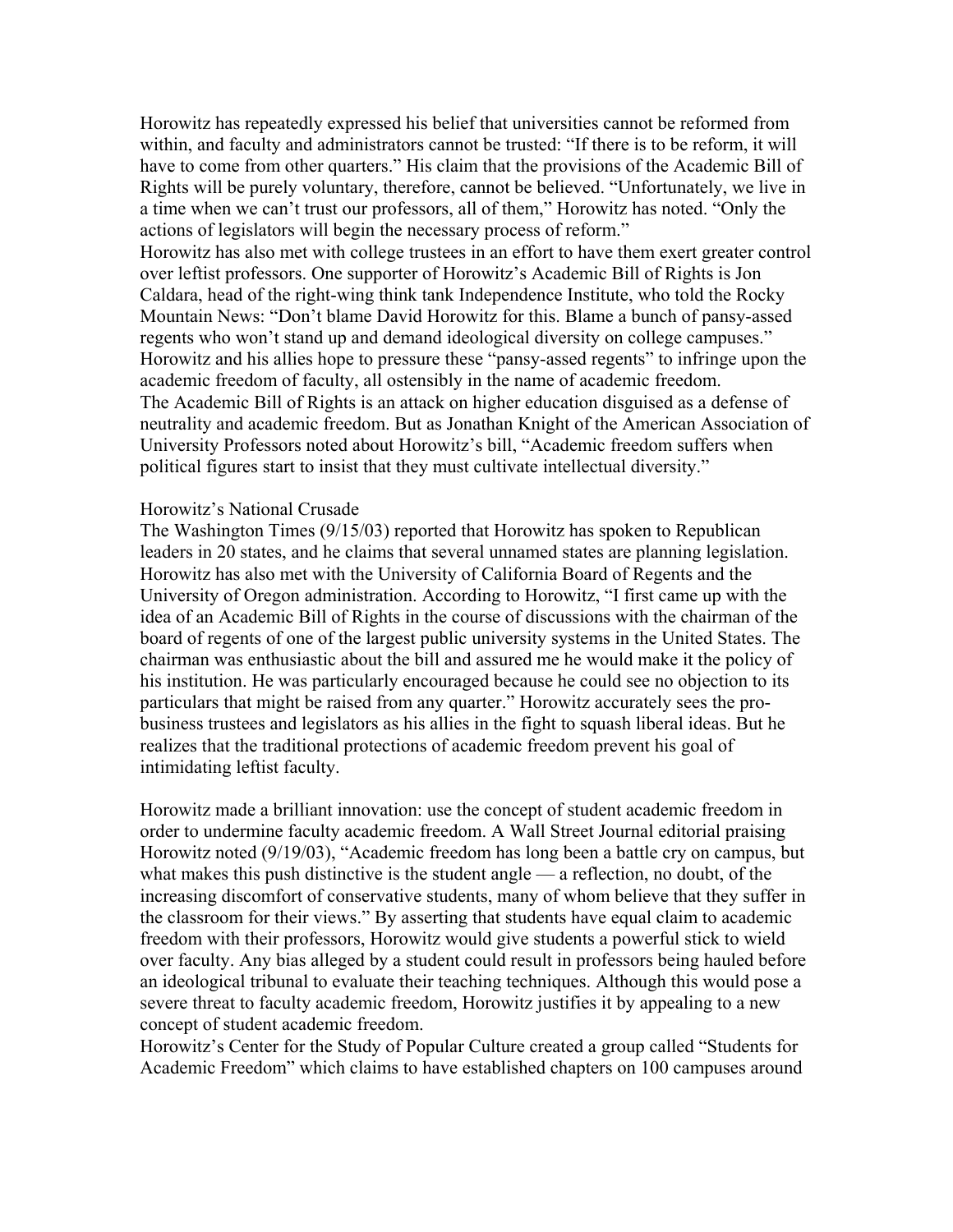the country in order to "appeal to governors and state legislators to write The Academic Bill of Rights into educational policy and law."

## The Battle for Colorado

Colorado was the first state in Horowitz's efforts to impose the "Academic Bill of Rights" on every college. Horowitz first proposed an Academic Bill of Rights at a July 2002 conference of the Association of Legislative and Economic Councils, where Gov. Bill Owens and Colorado Senate President John Andrews heard about it. In June 2003, Horowitz came to Colorado and met with 23 Colorado Republicans, including Owens and Andrews. After his meeting in Colorado was revealed months later, Horowitz defended it as nothing out of the ordinary: "My office had made an appointment with the governor, and I walked in the front door of his office to spend a half hour with him, a privilege of ordinary citizens." While few "ordinary citizens" from Colorado get to meet with the governor, a far-right activist from California was invited to present his plan to help Republicans exert more control over academia.

Horowitz claimed in his Sept. 12, 2003 op-ed for the Rocky Mountain News, "I have no idea what Owens or Colorado legislators are proposing in their efforts to deal with the troubles on our college campuses." In reality, Horowitz knows exactly what these top Republicans want to do. Christopher Sanders, a Republican staffer who helped arrange the June 12 meeting between Horowitz and the Colorado Republicans about the Academic Bill of Rights, told the Rocky Mountain News: "They had the discussion…on how to put teeth into it, to make them accountable to the legislature and the governor, how to create it in such a way that it was enforceable and that the schools had to do it, so it wasn't just a nice warm-fuzzy statement…The discussion involved their funding on an annual basis, when their budget is renewed."

Yet the Academic Bill of Rights that Horowitz is pushing declares, "Nor shall legislatures impose any such orthodoxy through its control of the university budget." Horowitz is vague about the enforcement of his Bill of Rights, but he has publicly declared, "Personally, I hope it's tied to funding." Horowitz thinks legislators should intimidate public (and perhaps private) colleges that allow faculty to express political views by cutting government funding, in exact opposition to the words of his own Academic Bill of Rights.

## Fearing Horowitz

Horowitz's denunciations of liberals provoke fears that he wants to restrict academic freedom. Even some Republicans worry that Horowitz's Academic Bill of Rights and crusade against leftists in academia goes too far. John Donley, a Republican and former state lawmaker who now teaches political science at a Colorado community college, told the press: "The far-right conservatives control the Colorado House, Senate and Governor's Mansion, but that isn't enough – they've decided they want to control our classrooms."

Jesse Walker, associate editor for the libertarian magazine Reason, wrote about the Academic Bill of Rights: "As broad principles, these are solid stuff. As enforced rules, they open the door to, say, a biology student lodging an official complaint because her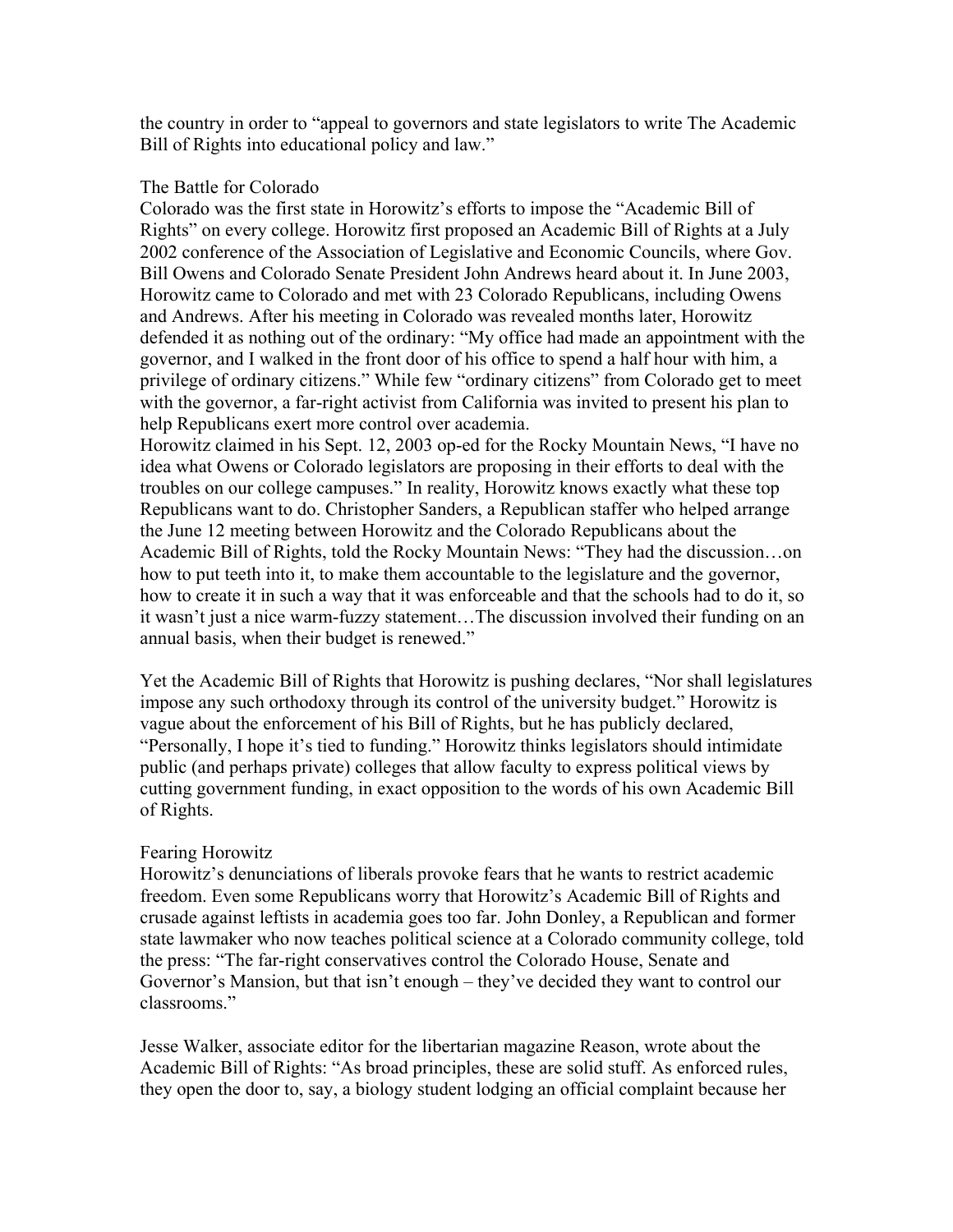professor gave short shrift to Creationism." According to Walker, "In the '80s and '90s the anti-P.C. backlash began, in part, because students offended by putatively bigoted courses were responding not by debating their professors but by taking them to the collegiate equivalent of court. It would be an unpleasant irony if, in 2003, the anti-P.C. backlash ends with conservative students earning the right to do the same thing." Walker concluded, "There's no such thing as a perfectly balanced debate, and a heavy-handed effort to create one is more likely to chill speech than to encourage it. The most worrisome thing about Horowitz's group is the sneaking suspicion that that's exactly what they want."

Horowitz responded, "Walker suggests that my Academic Bill of Rights could have 'chilling effects' on academic freedom. The missing context is this: What academic freedom?" Because Horowitz believes academic freedom already has been destroyed by left-wing faculty, he is unconcerned about any dangers legislative control over higher education might pose.

Horowitz imagines a brave new academic world where faculty are kept on a short leash. In his exchange with Walker, Horowitz wrote: "The Bill of Rights clearly recognizes that the teacher has the right to teach the course as he or she sees fit. The only limit to this right is article 5: 'Exposing students to the spectrum of significant scholarly viewpoints on the subjects examined in their courses is a major responsibility of faculty. Faculty will not use their courses for the purpose of political, ideological, religious or anti-religious indoctrination.' Having audited a course at one of the premier liberal colleges in the country, where a 600-page Marxist textbook on 'modern industrial society' was taught as though it were a text in Newtonian physics, I can testify that this is very necessary right to protect academic freedom in the contemporary university."

In Horowitz's vision of the Academic Bill of Rights, a professor who merely teaches a sociology textbook disliked by Horowitz is guilty of violating these rights and should be subject to punishment. As Walker put it, "I'm actually sympathetic to the idea that students should have more power on campus, but not this sort of power; not the right to lodge official complaints against professors for the views they choose to explore in class."

Horowitz has a Messianic vision ("our tiny band of supporters of academic freedom approaches the coming battle with the campus totalitarians") of his heroic campaign against liberal academics. The Academic Bill of Rights is just the first step is Horowitz's campaign for ideological control of higher education in America. Once the Bill of Rights and its vague provisions are put in place, Horowitz will then expand his call for enforcement by legislators and trustees, using the Academic Bill of Rights to demand the firing of leftists who express political views in their classrooms, and forcing the hiring of conservatives. His allies will be able to sue colleges for breach of contract if the Academic Bill of Rights is violated by "one-sided" presentations or politically-minded faculty.